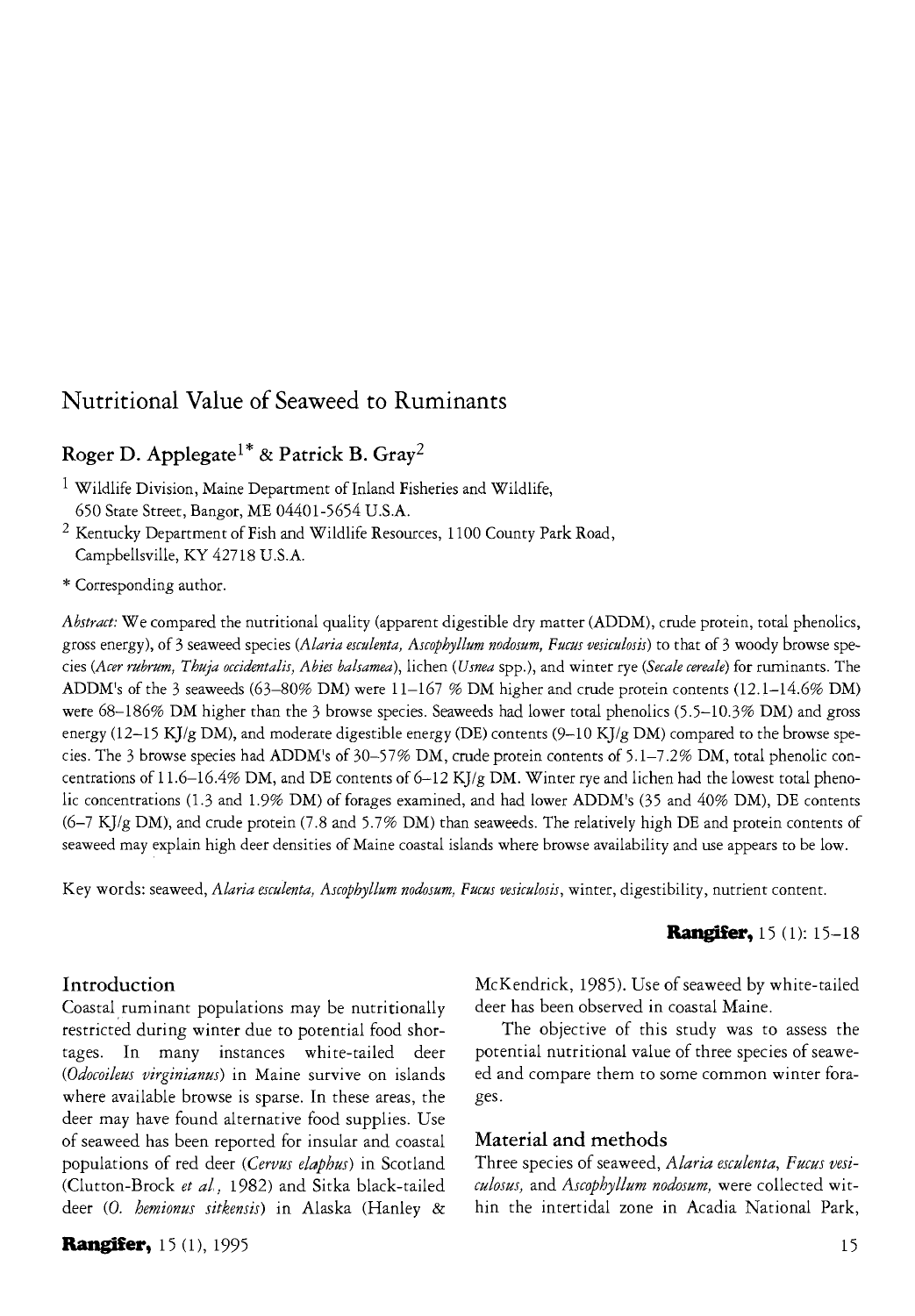Maine (44° 20' latitude, 68° 12' longitude), at low tide on 3 April 1990. Approximately 10 kg of each species was placed in plastic bags.

Current annual growth of balsam fir *(Abies balsamea),* northern white cedar *(Thuja octidentalis),* red maple *(Acer rubrum),* and the arboreal lichen, old man's beard *(Usnea* spp.), were collected in the University of Maine Forest, Old Town, Maine USA (44° 55' latitude, 68° 40' longitude) in February 1990. Rye *(Secale cereale)* was collected from farm land in Charleston and Corinth, Maine USA (45° 01' latitude, 69° 01' longitude) in January 1990.

Samples were freeze-dried for 4 days and ground through a Wiley Mill using a 20 mesh screen. Subsamples were oven-dried at 100 C for 48 hours to determine percent dry matter.

Crude protein (CP) (percent of nitrogen x 6.25) was determined by micro-Kjeldahl technique, gross energy by bomb calorimetry, fiber analysis by sequential detergent analysis (Mould & Robbins, 1981; Goering & Van Soest, 1970), and total phenolics by colorimetry, with standard solution of gallic acid (Singleton & Rossi, 1965). The average values of duplicate samples were used in all analyses except dry matter calculation, unless the duplicates varied by more than 5%. If duplicates were not within 5% a 3rd sample was examined.

ADDM's were estimated for each plant species using the equation of Mould & Robbins (1982). This equation was used to provide an estimate of digestibility (Robbins, 1983: 286-287) and not as a representation of true digestibility. Strey & Brown (1989) found a similarity in estimates using Mould & Robbins (1982) equation and their *in vivo* values. Apparent digestible energy (ADE) and apparent

Table 1. Gross energy, crude protein, and total phenolic content of seaweed and ruminant forages.

|             | Gross<br>Energy | Crude<br>Protein | Total<br>phenolics |
|-------------|-----------------|------------------|--------------------|
| Species     | $(KJ/g$ DM)     | $(\%$ DM)        | $(\%$ DSM)         |
| Balsam fir  | 21.993          | 7.2              | 16.4               |
| White cedar | 22.310          | 5.8              | 11.7               |
| Red maple   | 20.146          | 5.1              | 16.2               |
| Rye         | 17.180          | 7.7              | 1.3                |
| Lichens     | 18.255          | 5.7              | 1.9                |
| Ascophyllum | 14.673          | 12.1             | 10.3               |
| Alaria      | 12.401          | 14.6             | 5.5                |
| Fucus       | 15.180          | 14.1             | 5.7                |

digestible protein (ADP) were estimated from the regression equations of Robbins *et al.* (1975).

#### **Results**

The CP content of the 3 seaweed species  $(12.1 - 14.6\% \text{ DM})$  were  $168 - 186\% \text{ DM}$  greater than the  $3$  woody browses (5.1-7.8% DM), lichen  $(5.7\% \text{ DM})$  or rye  $(7.7\% \text{ DM})$  (Table 1). Total phenolic concentrations of the seaweeds (5-5-10.3% DM) were less than the browses  $(11.7-16.4 \% \text{ DM})$ but greater than lichen (1.9% DM) and rye (1.3%) DM).

The seaweeds contained more cell solubles than any other forage tested and had less cellulose and lignin than any other forage except lichen (Table 2). Based on the equation of Mould & Robbins (1982), the seaweeds had greater ADDM's than other forages examined (Table 3). However, the DE content of seaweeds were less than that of balsam fir and white

| Table 2. Detergent analysis results for seaweed and ungulate forages. Values are % DM. |  |  |
|----------------------------------------------------------------------------------------|--|--|
|                                                                                        |  |  |

| Species     | <b>NDF</b> | <b>NDS</b> | ADF  | Hemicell-<br>ulose | Lignin | Cellulose | Cutin | Ash |
|-------------|------------|------------|------|--------------------|--------|-----------|-------|-----|
| Balsam Fir  | 33.5       | 66.5       | 24.9 | 8.6                | 9.0    | 10.4      | 4.7   | 0.7 |
| White Cedar | 40.2       | 59.7       | 31.6 | 8.7                | 8.9    | 12.3      | 9.9   | 0.6 |
| Red Maple   | 66.4       | 33.6       | 51.7 | 14.7               | 19.5   | 26.8      | 5.1   | 0.2 |
| Rye         | 74.5       | 25.5       | 44.6 | 29.9               | 9.7    | 28.2      | 3.8   | 2.9 |
| Lichens     | 42.9       | 57.1       | 6.3  | 36.7               | 2.4    | 0.3       | 3.4   | 0.1 |
| Ascophyllum | 22.0       | 78.0       | 13.1 | 8.9                | 6.2    | 0.4       | 5.7   | 0.8 |
| Alaria      | 9.9        | 90.5       | 8.5  | 1.4                | 2.3    | 3.5       | 1.3   | 1.3 |
| Fucus       | 21.3       | 78.7       | 12.6 | 8.7                | 6.1    | 0.9       | 5.6   | 0.1 |

 $NDF = Neural Determin$  Fiber

N DS = Neutral Detergent Solubles

A DF = Acid Detergent Fiber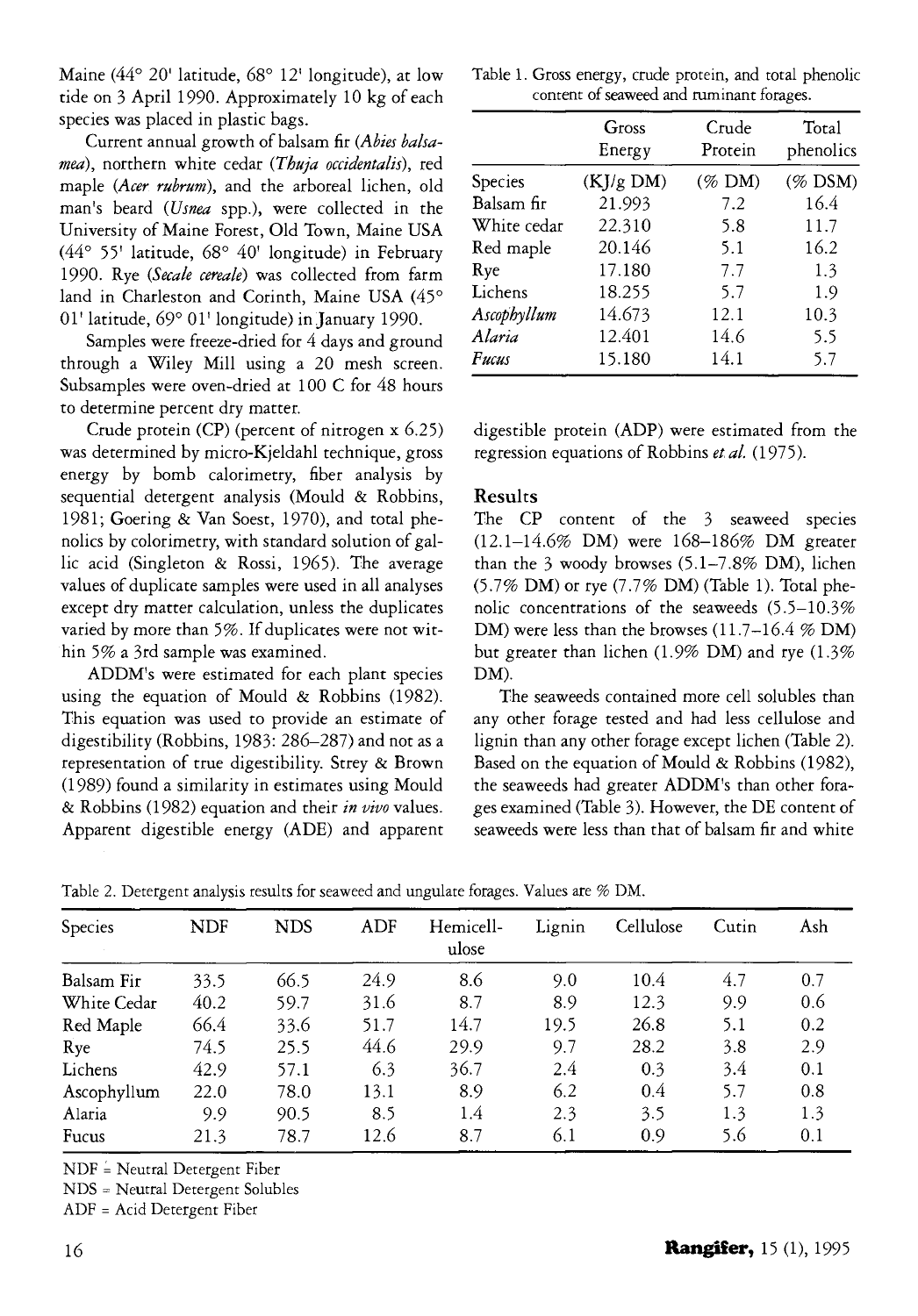| Species     | <b>ADDM</b><br>$(\%$ DM $)^a$ | ADE<br>$(\%$ DM $)^{\rm b}$ | DЕ<br>(KJ/g) | AD<br>Protein<br>$(\%$ DM $)^c$ |
|-------------|-------------------------------|-----------------------------|--------------|---------------------------------|
| Balsam fir  | 56.8                          | 55.6                        | 12           | 28.2                            |
| White cedar | 49.5                          | 48.3                        | 11           | 10.9                            |
| Red maple   | 29.9                          | 29.0                        | 6            | $-0.7$                          |
| Rye         | 35.4                          | 34.3                        | 6            | 32.9                            |
| Lichens     | 39.8                          | 38.8                        | 7            | 10.5                            |
| Ascophyllum | 63.5                          | 62.2                        | 9            | 55.2                            |
| Alaria      | 80.1                          | 78.3                        | 10           | 62.2                            |
| Fucus       | 64 በ                          | 62.7                        | 10           | 61.1                            |

Table 3. Apparent digestibility of dry-matter (ADDM), energy (DE), and protein (AD Protein) in seaweed and ruminant forages.

- <sup>a</sup> Mould & Robbins (1982) ADDM (% DM) =  $(1.06*)$ NDS-18.06) + (I6l.39-36.95\*ln (lignin cutin content of ADF))/100), NDS = Neutral Detergent Solubles, ADF = Acid Detergent Fiber
- b Robbins *et al.* (1975) Apparent digestibility of energy  $(ADE) = -0.713 + 0.991 (ADDM)$
- <sup>c</sup> Robbins *et al.* (1975) Apparent digestibility of protein  $= 95.7 - (488.3/\text{percent} \text{ crude protein})$

cedar because the concentration of gross energy in seaweed was low. The DP of seaweed was also greater than the other forages examined.

## **Discussion**

Based on our results seaweed could be a potentially valuable alternative food for coastal and insular ruminants. The relatively high CP, NDS, and ADDM value of seaweed compared to balsam fir, white cedar, red maple, lichen, and rye, and intermediate phenolic content, indicates that seaweed could provide deer with a high quality food source during winter when other food sources appear to be scarce. Ford *et al.* (1994) used the Mould & Robbins (1982) equation for predicting differences between treatments. Similarly, our ADDM values in this study are presented as estimates (Robbins, 1983: 286-287) and are provided for purposes of comparing the species examined in this study and not to attempt a comparison with data from other work. However, our estimated ADDM values for (Thuja *occidentals* and *Usnea* are similar to *in vitro Thuja occidentalis* and *UsnealEvernia mesomorpha* values reported by Jenks & Leslie (1988):

The CP of seaweeds are greater than most other winter forages and are above the generally accepted requirement for adult white-tailed deer of 6—10% DM (French et al., 1956; McEwen et al., 1957). The only common forages that approached this requirement level were rye  $(7.8\%$  DM) and balsam fir *(7.25%* DM) .

Plant phenolic compounds can reduce platatability and even reduce digestibility by binding with proteins (Robbins *et al.,* 1987). The relatively low phenolic content of seaweed would indicate that the phenolics in these plants would not greatly affect intake or digestion.

Little is known of winter forages on the islands along the Maine coast. Deer are known to overwinter on nearshore and offshore spruce-fir islands with sparse forage. Anecdotal reports of deer consumption of seaweed and concentrations of deer fecal pellet-groups in the intertidal zone indicate that consumption of seaweed occurs in the wild along the Maine coast. However, deer may be seeking salt rather than food from the intertidal zone.

Although no rumen contents were examined in this study, acclimation or inoculation of rumen microorganisms that are suitable for seaweed digestion may be a key factor in seaweed utilization. Because of the unique fiber contents and high salt content of seaweed, special adaptation of ruminal microbes would be required for the maximum use of the seaweed. Though the salt content of seaweed may preclude its use as a solitary food, it could be consumed with other forages to increase overall diet quality without reaching toxic levels of salt in the diet.

Based on these results, seaweed should be further investigated as a component of winter habitat of coastal ruminants. Additional analyses of seaweeds should be performed to confirm or refute our results and feeding trials should be conducted to test the effect of sea salts on diet selection of seaweeds.

#### **Acknowledgements**

This manuscript was critically reviewed by G. R. Lavigne, R. L. Dressier, R. B. Allen, and F. W. Kircheis. F. A. Servello guided the study. M. Saeki, W. Eschholtz, D. Katnik, D. Kuznierz, and C. Vera made field collections and performed lab analyses. This study was supported in part by the Maine Department of Inland Fisheries and Wildlife, PR Project W-82-R.